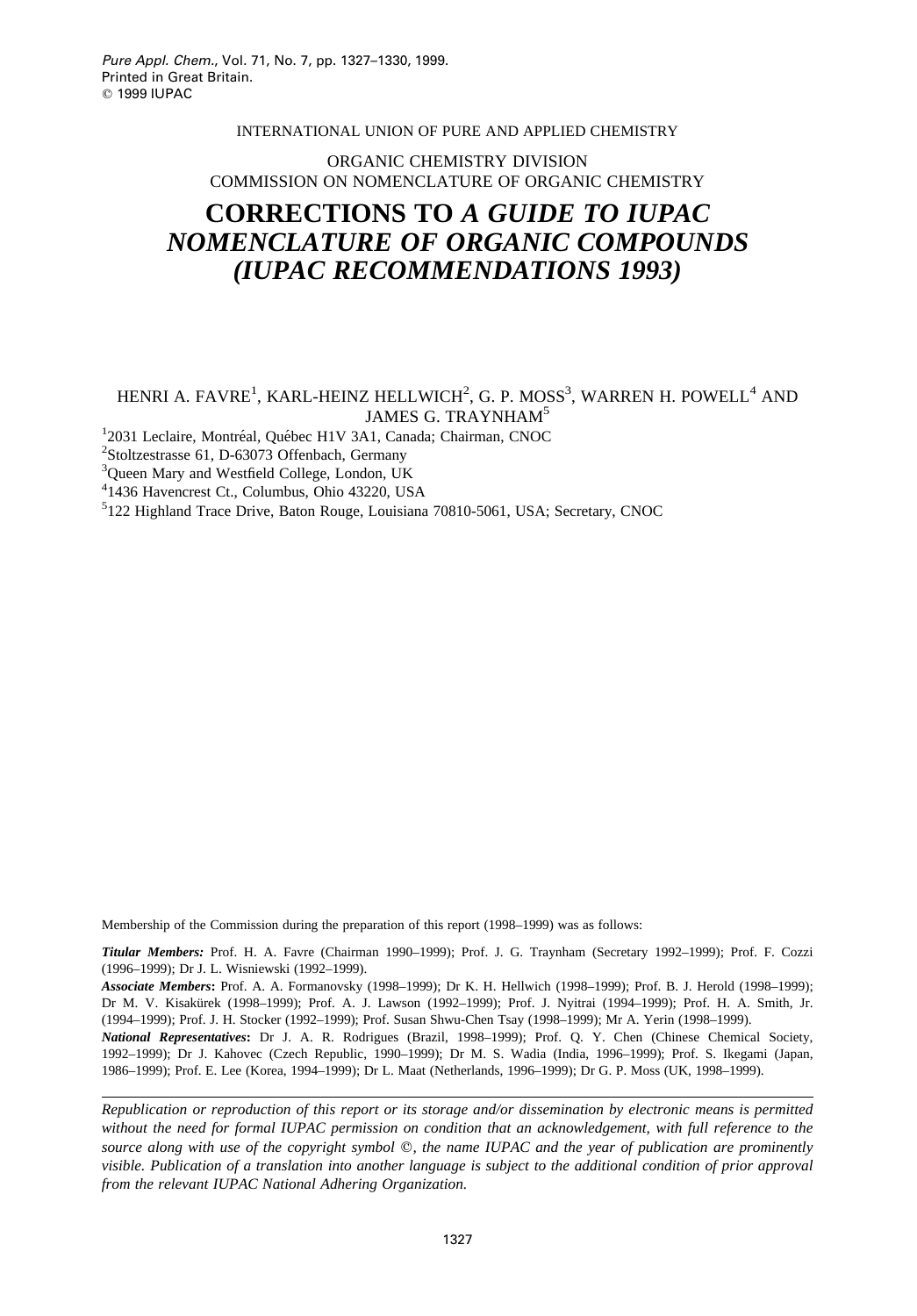# **Corrections to A Guide to IUPAC Nomenclature of Organic Compounds (IUPAC Recommendations 1993)**

Among the names and structures used as examples in the 1993 *Guide to IUPAC Nomenclature of Organic Compounds* [1] (*Guide*) some errors [2] appear, several of which are likely to be quickly obvious and untroublesome. To reduce the possibility of confusion among users of the *Guide,* however, we publish a list of corrections here rather than waiting until a new edition of the *Guide* has been prepared. Access to the on-line edition of the *Guide* is available from <http://www.iupac.org/recommendations/1999/ 1707favre/index.html> or see ref. [3]. The formula in this list that is intended to specify stereochemical information is drawn in the style recommended in the 1996 publication 'Basic Terminology of Stereochemistry' [4].

Page 2, R-0.1.3.1, second example: Close up *a,j* within brackets.

Page 8, footnote 5: Insert space after second 'i'-.

Page 9, line 13 [R-0.1.7.1(c)]: Change first 1,3,5,7-tetraoxocane to 1,3,5,7-tetroxocane.

Page 18, Change formula for  $5\alpha$ -cholestane to



- Page 19, Table 1, name for structure 5: Close up space after ] in 1-Azabicyclo[2.2.2]octane-2-carboxylic acid.
- Page 24, bottom right formula: Add H with broken wedge bond at position 9.

Page 30, R-1.2.6.1, line 5: Replace  $\gamma$  (gamma) by  $\xi$  (xi).

Page 31, R-1.2.7.1, line 3: Change prefix to read  $x(y\rightarrow z)$ abeo.

- Page 31, bottom left formula: Move broken wedge bond and H from position 5 to position 6; change prefix in name to read 10(5→6)*abeo* (i.e. no spaces).
- Page 33, third example: Capitalize first c in name.
- Page 39, R-2.3.1.2, line 2: Change second formula to  $C_nH_{n+1}$ ,

Page 42, Table 4, footnote b, line 2: Change Table 1 to Table 3.

Page 43, explanation under top right formula: Change 1,5,4 to 1,4,5 in next-to-last line.

Page 45, footnote 26: Change name to 7*H*-benzocyclononene and change A-21.5 to A-21.4.

Page 46, name for top right example: Insert comma between locants  $1'$  and  $2'$  within last square brackets.

Page 46, R-2.4.1.2, first example: Insert additional bond line between positions 4a and 9a.

Page 49, R-2.4.1.4.1, line 4: Change R-2.3.3.3 to R-2.3.3.1.

Page 52, name for third formula (middle of page): Replace comma within square brackets by period.

Page 56, top left formula (Abietane): Replace H at the end of wedge bond line from position 10 by locant number 20.

Page 58, line 4: Delete furfuryl, and thenyl.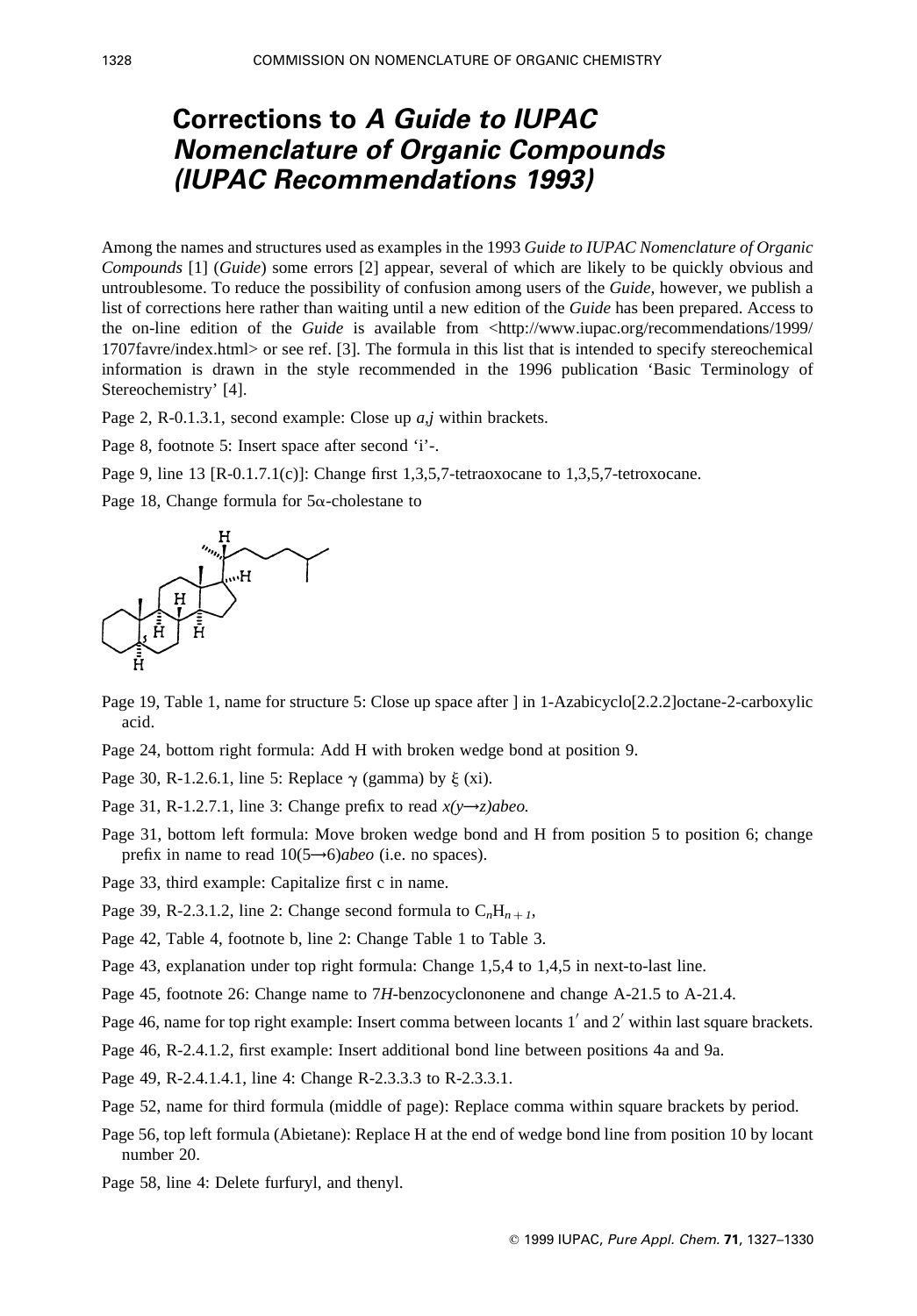- Page 61, formulas for Cholesterol and 7,8-Didehydrocholesterol: Delete H and broken wedge line at position 5.
- Page 61, footnote 42, line 1: Change locants in name to 3,4,5,6 and 2*H*.
- Page 62, R-3.1.4, formula for hepta-1,6-diene-3,5-diyl: Delete subscript 2 at position 3.
- Page 63, Table 5, Alcohols and Phenols entry: For suffix read -ol.
- Page 66, Table 8, Isocyano- entry: Change Replacing atom(s) to –NC.
- Page 67, last name: Capitalize p of phenyl.
- Page 71, line 4 following heading *Examples:* Change three to two.
- Page 75, line 2 of text: Replace  $-CH_2$ –COOH by  $-[CH_2]_2$ –COOH.
- Page 78, R-5.1.3.1, second name under heterocyclic formula: Change -dihyro- to -dihydro-; change (R-2.3.3.3) to (R-2.3.3.1).
- Page 80, line 4: Change R-2.3.3.2 to R-2.3.3.3.
- Page 84, name of last example: Capitalize first letter (c).
- Page 85, second formula: Reverse numbering in benzene ring (i.e.  $-SO_2-OH$  has locant 1).
- Page 85, R-5.3.3.1, first name for last formula: Change to (2-Anthryl)[7-(phenyldiazenyl)-2 naphthyl]diazene.
- Page 88, R-5.4.1, names for fourth example: Move second square bracket in (a) and (c). (a)  $[1,1]$ -Binaphthalene]-3,3',4,4'-tetrayltetrakis(azane); (c) [1,1'-Binaphthalene]-3,3',4,4'-tetrayl-tetraamine.

Page 90, R-5.4.3, second example, second name: Change dash to hyphen.

Page 90, R-5.4.4, line 2: Change dashes (after *N* and *O*) to hyphens.

Page 94, R-5.5.3, example on right: Add reference (R-5.5.4.2) after second name.

Page 98, R-5.5.7, last two examples, second names: Insert 1H- before  $1\lambda^4$  and 5H- before 5 $\lambda^6$ , respectively.

Page 105, R-5.6.6.3, name for second example: Delete ( ) and close up.

Page 106, R-5.6.6.4, fourth example, first name: Insert ( ) around Propan-2-ylidene.

- Page 111, Table 13, third column: Change -dithoic to -dithioic.
- Page 116, Table 15, second column, fifth name: Change dash to hyphen.
- Page 120, R-5.7.5.1, second example, first name: Change locants 4,6 to 2,10.

Page 120, R-5.7.5.1, last example, second name: Change R-2.4.4.1 to R-2.4.1.1.

Page 121, R-5.7.5.3, second example, first name: Final character is letter l, not numeral 1.

Page 129, line 1 after first two examples: Change hydrazides to hydrazine.

Page 133, R-5.8.1.2, top right example, second formula: Delete one  $CH<sub>2</sub>$  group.

Page 141, R-5.8.4, first example: Delete first bond line and close up to leave  $(CH_3)_3N^+$ –N<sup>-</sup>–CH<sub>3</sub>.

Page 154, top, formula for rotenone: Change locant 5 to 5'.

Page 166, Table 21, formula for cubane: Interchange locants 4 and 8.

Page 166, Table 23, formula for acridarsine: Change numbering to



and delete An exception to.